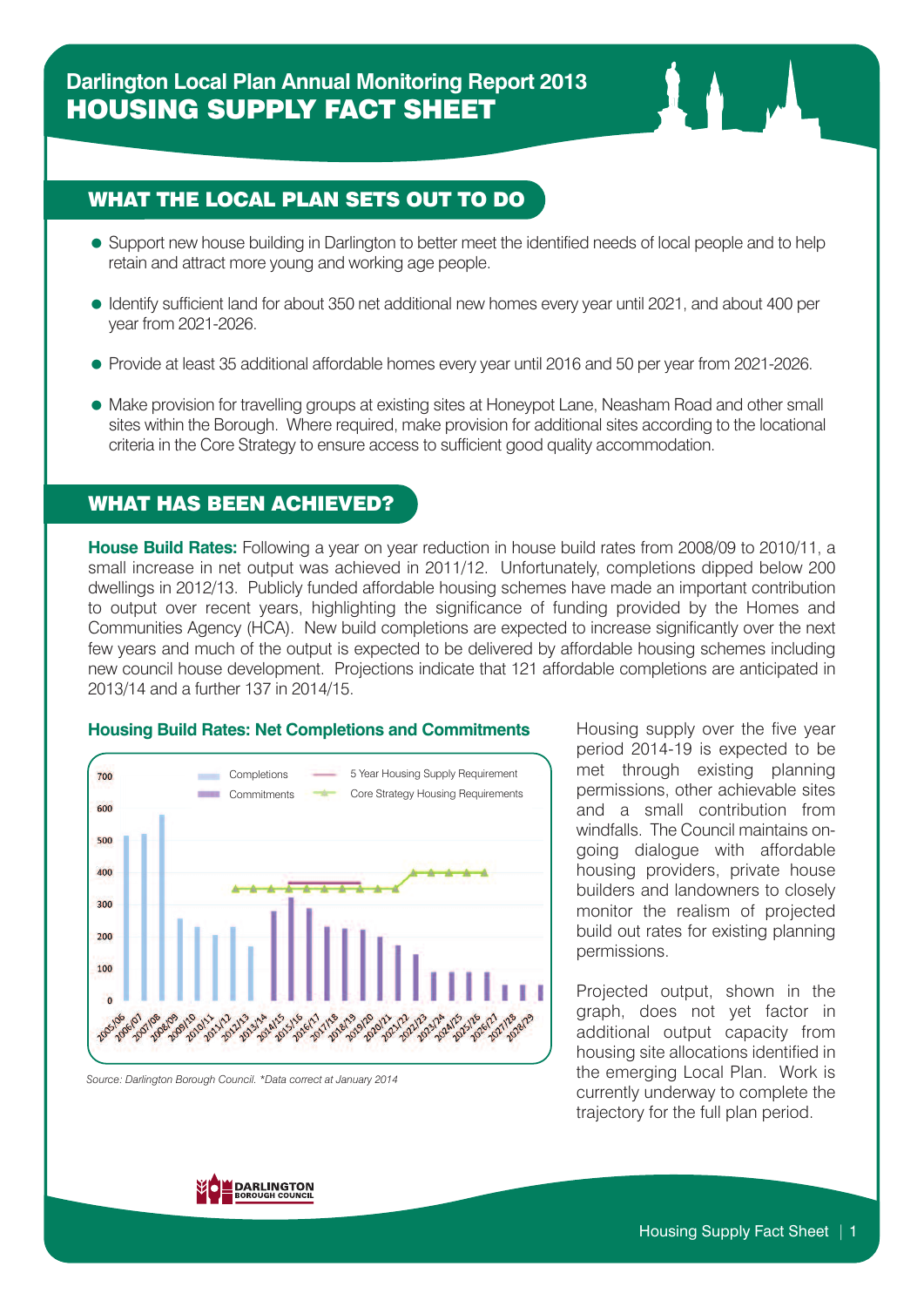During the last year, the Council has assembled and prepared evidence to support decisions on future allocations. This includes the 2013 update of the Strategic Housing Land Availability Assessment (SHLAA), a document which assesses the suitability, availability and achievability of potential new housing sites. The evidence base will inform site allocations in the emerging Local Plan and new allocations will be published for public consultation in Summer 2014.

The Council must allocate a sufficient and deliverable supply of land for housing to meet housing need over the Local Plan period. In line with changes introduced to the planning system by the National Planning Policy Framework (NPPF) in March 2012, in the first five years of the Local Plan period, the Council is factoring in an additional buffer of 5% to ensure choice and competition in the market for land.

In terms of tenure of housing completions, the impact of the economic downturn on the viability and momentum of private sector house building is apparent. Affordable housing completions have made an important contribution to build rate output in the last three years, indicating the importance of public sector intervention in terms of kick-starting and maintaining development.

|                                                     | 2005/06 | 2006/07 | 2007/08 | 2008/09 | 2009/10 | 2010/11 | 2011/12 | 2012/13 |
|-----------------------------------------------------|---------|---------|---------|---------|---------|---------|---------|---------|
| Gross additional<br>dwellings completed             | 516     | 520     | 581     | 256     | 232     | 205     | 232     | 170     |
| Affordable housing<br>completions                   | 10      | 38      | 50      | 25      | 49      | 60      | 107     | 54      |
| Affordable completions<br>as % of total completions | 1.94%   | 7.31%   | 8.61%   | 9.77%   | 21.12%  | 29.27%  | 46.12%  | 31.8%   |
| Development Plan Target                             | 240     | 285     | 285     | 525     | 525     | 525     | 350     | 350     |

#### **Housing Completions**

*Source: Darlington Borough Council.*



One affordable housing site was completed in 2012/13, for 12 dwellings on Haughton Road. Other sites were under construction with many affordable homes being delivered.

**DARLINGTON**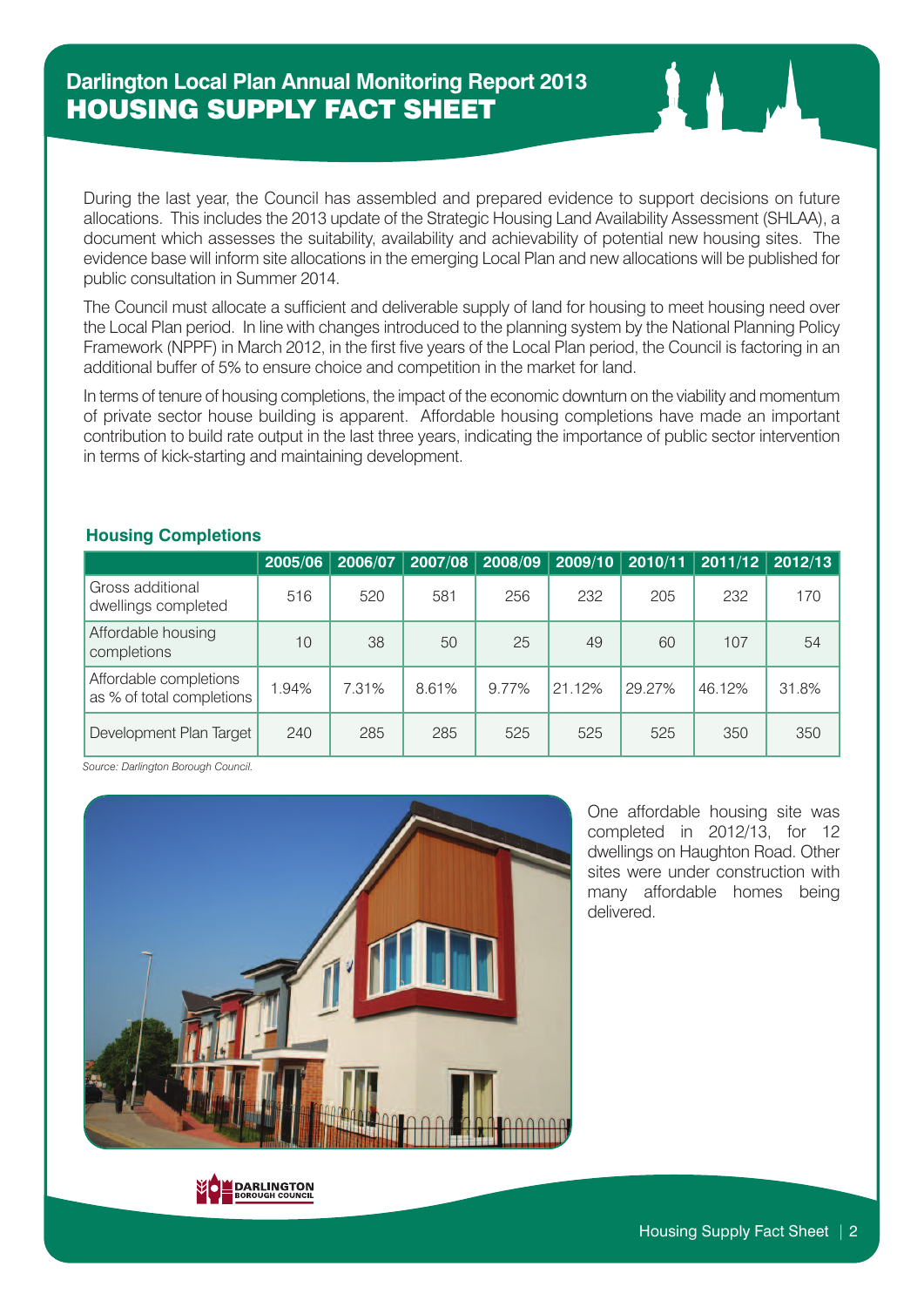# **Darlington Local Plan Annual Monitoring Report 2013** HOUSING SUPPLY FACT SHEET

**Size, Type and Quality of Housing:** The Council continues to monitor dwelling type, size and quality to ensure the housing stock meets needs and aspirations. In terms of affordable housing provision, re-modelling of Council stock is helping to address this issue. In terms of private sector housing, the Council continues to work with house builders to ensure the housing mix on new sites is appropriate, though dwelling type has tended to be dictated by viability recently. Out of 170 dwellings completed in 2012-13, the majority of dwellings were 2 and 3 bedroom (26% and 29% respectively). However, the percentages of 1 and 4 bedroom properties increased from the previous year (21% and 24% respectively).



*Source: Darlington Borough Council.*

In terms of house type, there was a complete turnaround compared with the previous year. Semidetached fell from 46% to 21%, detached increased from 12% to 20%, terraced increased slightly to 26% and flats increased from 19% to 32%.

**Accomodating Travelling Groups:** The Council is committed to providing for travelling groups at existing sites, and where required, on additional sites, selected according to the locational criteria in the Local Plan. Nine additional permanent pitches were granted planning permission in 2012/13, on three different sites. All of these sites included pitches with spaces for touring caravans. No pitches have been lost in the borough due to development or closure. At the time of writing, there are a number of planning applications either pending consideration, or going through the appeal process.

Site allocations for new pitches will be identified in the Making and Growing Places DPD. To inform this, in March / April 2012, the Council consulted on potential sites for Gypsies, Travellers and Travelling Showpeople, and subsequently, has selected its preferred sites. Feasibility work continues to inform delivery of one of the larger sites at Neasham Road, to create an additional 20 pitches alongside 20 existing pitches, and this will be implemented by Spring 2015. The Council is also currently in the process of commissioning a piece of work which will provide a review of needs within the Borough over the plan period, taking into account local information and insight, entitled, Darlington Gypsy and Traveller Accommodation Review 2014.

In November 2013, the Council updated the Housing Strategy Action Plan and published the first Annual Monitoring Report. Overall, good progress had been made in the first year by improving the sustainability of housing, improving housing conditions and investing in regeneration areas.